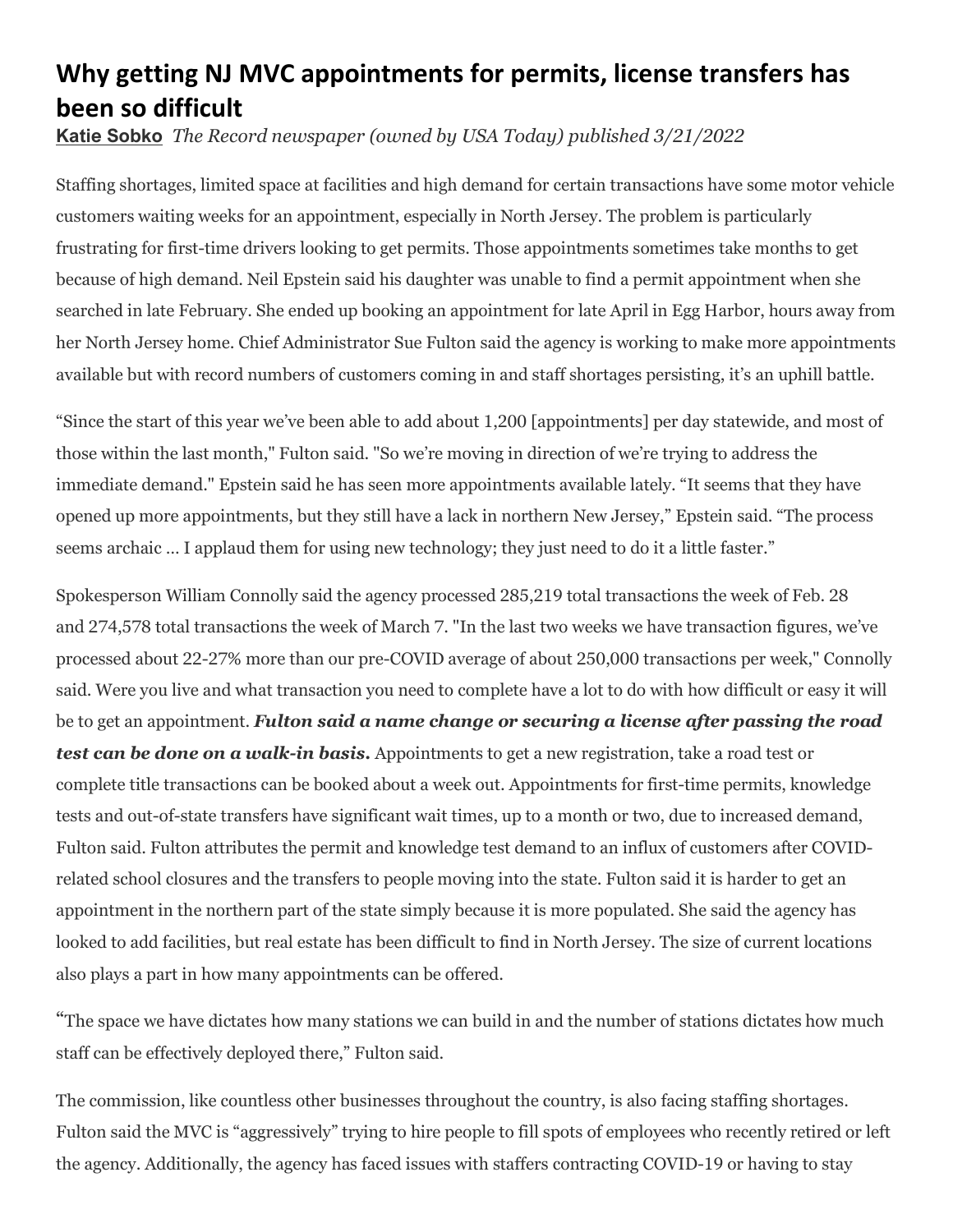home to care for family members with the virus, Fulton said. "Those folks in those offices work hard every day. They take a lot of abuse. They've been exposed to the public five or six days a week, because we do work Saturdays," Fulton said. "It is a very tough job that our people do, and they don't get nearly enough credit for what they do."

## **Permit demand**

Knowledge tests, the written test drivers need to pass to get their permit and eventually their license, are also in high demand. Fulton said there are two reasons: School closures because of the pandemic reduced the ability of schools to do permits through their drivers' education programs, so future drivers needed to come in individually, and those taking the test have a failure rate of 50%, requiring a second appointment. The department is taking steps to offer more knowledge tests, like partnering with state colleges to hold offsite testing events. Those allow for about 100 tests a day. Fulton said agency locations are increasingly allowing customers who come with a permit appointment to also take the knowledge test if there is a station available.

"Since we have added so many appointments, they may be turned down because they may be full, but if there's a no-show or if people are taking less time to take the test and there is an open station, they should be able to take the test in that appointment," Fulton said.

Dave Bellizzi, president of The Riding Academy of NJ, a motorcycle school in Little Falls, said his customers can take the required road training at his school, pass the written and skill test and then need to get a permit appointment to add the motorcycle license to their license. Between 90 and 100 people pass his course each month, and he said many are unable to get appointments, at least in the area. He said his customers have 180 days from the time they pass his course to get to motor vehicle, and with the monthslong wait for an appointment, there isn't much room in case of a problem. "People have told me they are booking multiple appointments. They get one that's in a few months and are still checking for newer ones but don't cancel the original appointment if they get it," Bellizzi said. "And when they do get them, they are two hours away."

Connolly said the agency's no-show rate ranges from 20% to 30% and continues to be a "persistent problem" and "prevent us from serving more customers."

## **In-person vs. online**

While [80% of transactions can be done online,](https://www.dailyrecord.com/story/news/new-jersey/2022/03/02/mvc-nj-modernized-online-services-after-covid/6843491001/) there are still a handful that require an appointment and a trip to a motor vehicle agency office.

The agency is getting ready and already making appointments for customers interested in getting Real ID, the federal standard for identification that will be required for air travel beginning next year.